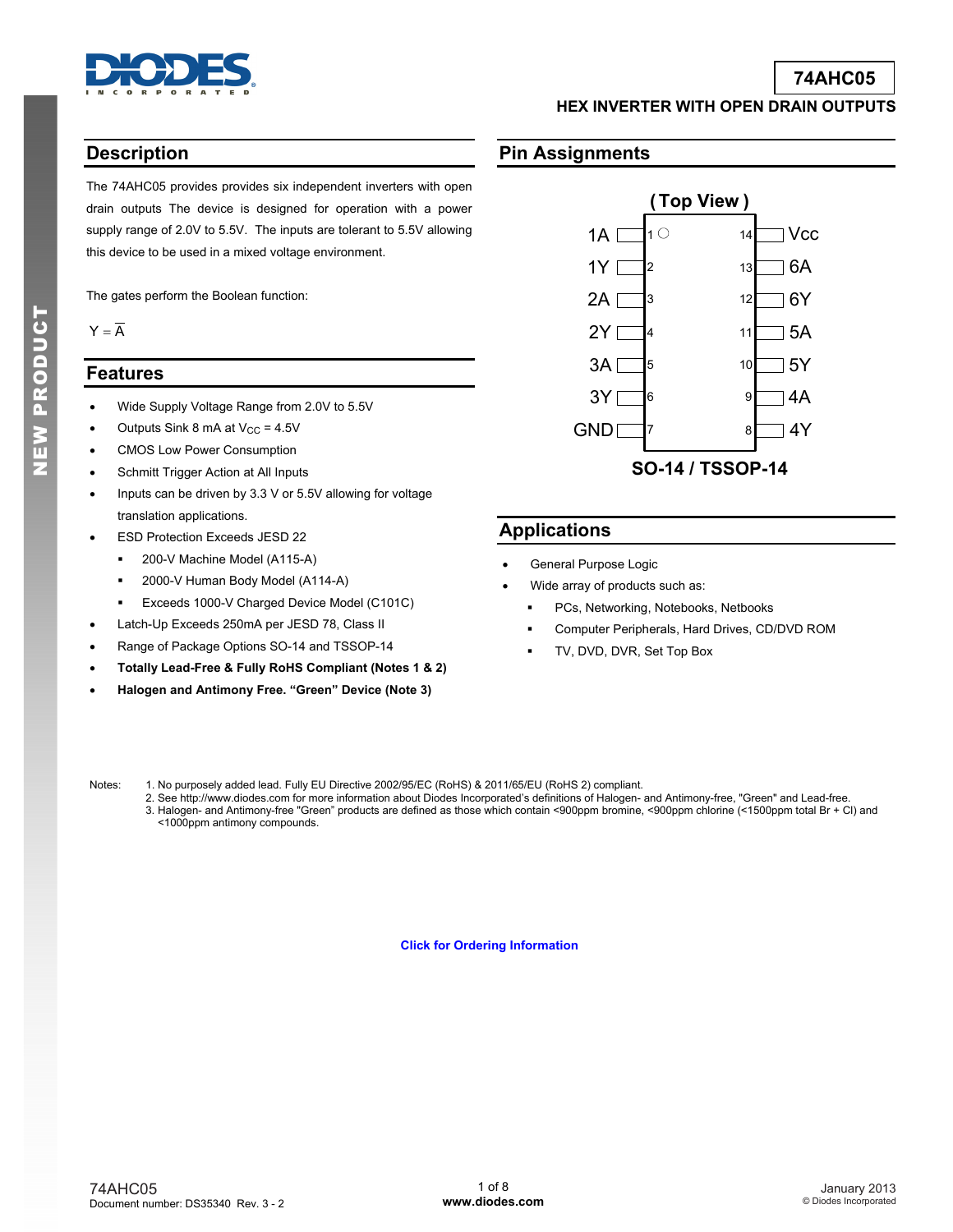

# **Pin Descriptions**

| Pin            | <b>Pin Name</b> | <b>Function</b> |  |  |
|----------------|-----------------|-----------------|--|--|
| <b>Number</b>  |                 |                 |  |  |
| 1              | 1A              | Data Input      |  |  |
| $\overline{c}$ | 1Y              | Data Output     |  |  |
| 3              | 2A              | Data Input      |  |  |
| 4              | 2Y              | Data Output     |  |  |
| 5              | 3A              | Data Input      |  |  |
| 6              | 3Y              | Data Output     |  |  |
| 7              | GND             | Ground          |  |  |
| 8              | 4Υ              | Data Output     |  |  |
| 9              | 4A              | Data Input      |  |  |
| 10             | 5Υ              | Data Output     |  |  |
| 11             | 5A              | Data Input      |  |  |
| 12             | 6Y              | Data Output     |  |  |
| 13             | 6A              | Data Input      |  |  |
| 14             | $V_{\rm CC}$    | Supply Voltage  |  |  |



# **Function Table**

| Input | Output |
|-------|--------|
| o     |        |
|       |        |
|       |        |

# **Absolute Maximum Ratings** (Note 4) (@TA = +25°C, unless otherwise specified.)

| Symbol                 | <b>Description</b>                                              | Rating           | Unit      |
|------------------------|-----------------------------------------------------------------|------------------|-----------|
| ESD HBM                | Human Body Model ESD Protection                                 | 2                | KV        |
| ESD CDM                | Charged Device Model ESD Protection                             |                  | <b>KV</b> |
| ESD MM                 | Machine Model ESD Protection                                    | 200              | v         |
| <b>V<sub>cc</sub></b>  | Supply Voltage Range                                            | $-0.5$ to $+7.0$ | V         |
| $V_{\perp}$            | Input Voltage Range                                             | $-0.5$ to $+7.0$ | V         |
| lικ                    | Input Clamp Current<br>$V_1 < -0.5V$                            | $-20$            | mA        |
| <b>I</b> ok            | Output Clamp Current $V_0 < -0.5V$                              | $-20$            | mA        |
| <b>I</b> <sub>OK</sub> | Output Clamp Current $V_0 > V_{CC} +0.5V$                       | 25               | mA        |
| lo.                    | Continuous Output Current -0.5V < $V_{O}$ V <sub>CC</sub> +0.5V | $+/- 25$         | mA        |
| <b>I</b> cc            | Continuous Current Through Vcc                                  | 75               | mA        |
| <b>I</b> GND           | Continuous Current Through GND                                  | $-75$            | mA        |
| T.L                    | <b>Operating Junction Temperature</b>                           | $-40$ to $+150$  | °C        |
| T <sub>STG</sub>       | Storage Temperature                                             | $-65$ to $+150$  | °C        |
| P <sub>TOT</sub>       | <b>Total Power Dissipation</b>                                  | 500              | mW        |

Note: 4. Stresses beyond the absolute maximum may result in immediate failure or reduced reliability. These are stress values and device operation should be within recommend values.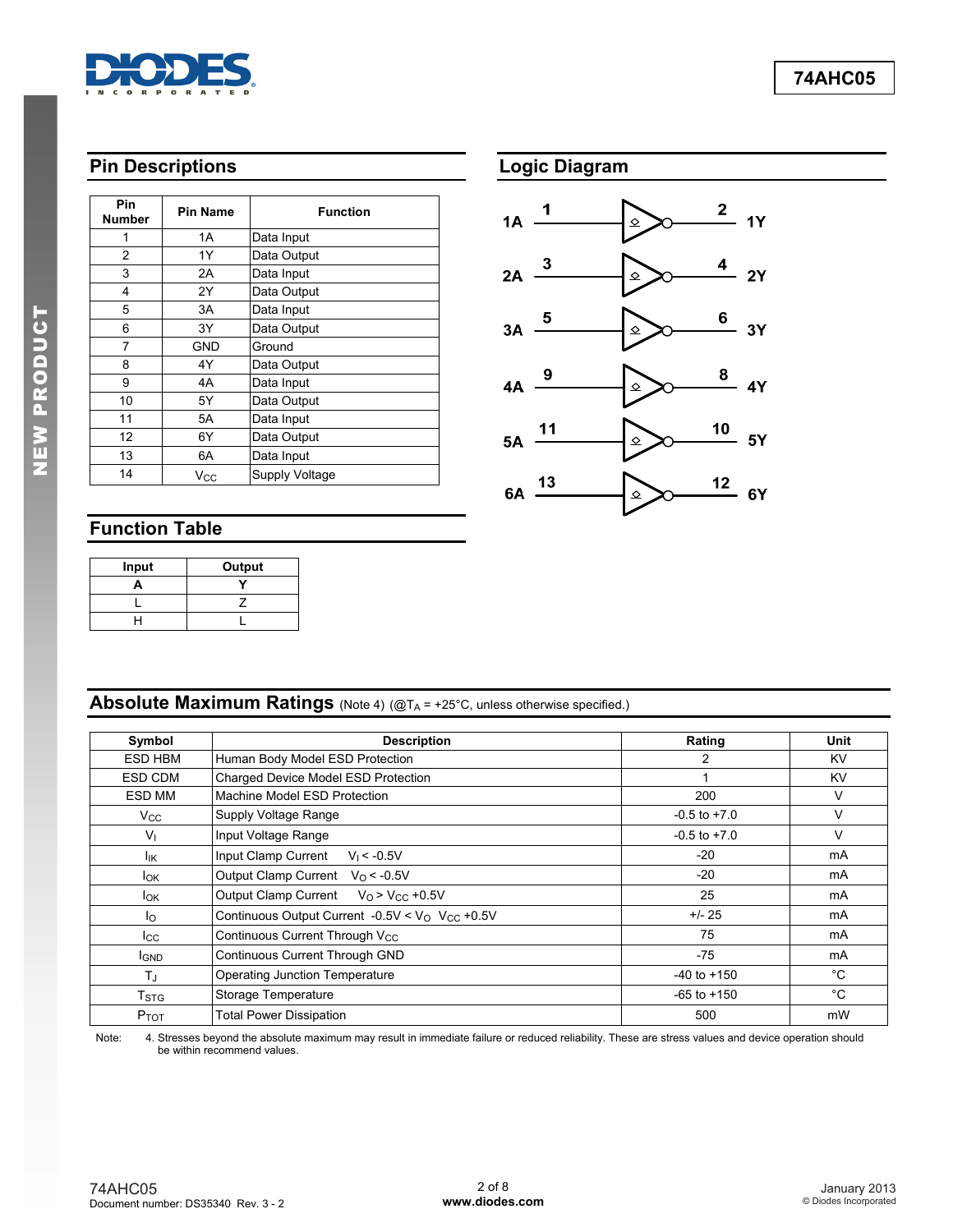

## **Recommended Operating Conditions** (Note 5) (@TA = +25°C, unless otherwise specified.)

| Symbol              | <b>Parameter</b>                   | <b>Conditions</b>              | Min   | Max    | Unit   |
|---------------------|------------------------------------|--------------------------------|-------|--------|--------|
| $V_{\rm CC}$        | Supply Voltage                     |                                | 2.0   | 5.5    |        |
| V <sub>1</sub>      | Input Voltage                      |                                |       | 5.5    |        |
| Vo                  | Output Voltage                     |                                |       | Vcc    |        |
| $\Delta t/\Delta V$ | Input Transition Rise or Fall Rate | $V_{\text{CC}}$ = 3.0V to 3.6V |       | 100    | ns/V   |
|                     |                                    | $V_{CC}$ = 4.5V to 5.5V        |       | 20     |        |
| Tд                  | Operating Free-Air Temperature     |                                | $-40$ | $+125$ | $\sim$ |

Note:  $5.$  Unused inputs should be held at  $V_{CC}$  or Ground.

## **Electrical Characteristics** ( $@T_A = +25^\circ C$ , unless otherwise specified.)

|                 | <b>Parameter</b>            | <b>Test Conditions</b>              |              |      | $T_A = -40^{\circ}C$ to $+85^{\circ}C$ |      | $T_A = -40^{\circ}C$ to $+125^{\circ}C$ | <b>Unit</b> |
|-----------------|-----------------------------|-------------------------------------|--------------|------|----------------------------------------|------|-----------------------------------------|-------------|
| Symbol          |                             |                                     | $V_{\rm CC}$ | Min  | Max                                    | Min  | Max                                     |             |
|                 |                             |                                     | 2.0V         | 1.5  |                                        | 1.5  |                                         |             |
| V <sub>IH</sub> | High-Level Input<br>Voltage |                                     | 3.0V         | 2.1  |                                        | 2.1  |                                         | V           |
|                 |                             |                                     | 5.5V         | 3.85 |                                        | 3.85 |                                         |             |
|                 |                             |                                     | 2.0V         |      | 0.5                                    |      | 0.5                                     |             |
| $V_{IL}$        | Low-Level Input<br>Voltage  |                                     | 3.0V         |      | 0.9                                    |      | 0.9                                     | V           |
|                 |                             |                                     | 5.5V         |      | 1.65                                   |      | 1.65                                    |             |
|                 |                             | $I_{OL} = 50 \mu A$                 | 2.0V         |      | 0.1                                    |      | 0.1                                     |             |
|                 |                             | $I_{OL} = 50 \mu A$                 | 3.0V         |      | 0.1                                    |      | 0.1                                     |             |
| $V_{OL}$        | Low-Level Output<br>Voltage | $I_{OL}$ = 50 $\mu$ A               | 4.5V         |      | 0.1                                    |      | 0.1                                     | V           |
|                 |                             | $I_{OL}$ = 4mA                      | 3.0V         |      | 0.44                                   |      | 0.55                                    |             |
|                 |                             | $I_{OL}$ = 8mA                      | 4.5V         |      | 0.44                                   |      | 0.55                                    |             |
| $I_{OZ}$        | Z State<br>Leakage Current  | $V_0 = 0$ to 5.5V                   | 5.5V         |      | ±2.5                                   |      | ±10                                     | μA          |
| h.              | Input Current               | $V_1$ = GND to 5.5V                 | 3.6V         |      | ±1                                     |      | ±2                                      | μA          |
| Icc             | <b>Supply Current</b>       | $V_1$ = GND or $V_{CC}$ , $I_0$ = 0 | 3.6V         |      | 20                                     |      | 40                                      | μA          |

# **Operating Characteristics**

| <b>Parameter</b> |                                           | Test<br><b>Conditions</b> | $V_{CC}$ = 2.0V<br>Typ | $V_{CC}$ = 3.3V<br>Typ | $V_{CC} = 5V$<br>Тур | Unit |
|------------------|-------------------------------------------|---------------------------|------------------------|------------------------|----------------------|------|
| $C_{pd}$         | Power Dissipation<br>Capacitance per Gate | f = 1 MHz                 | 4.3                    | 4.8                    | 5.6                  | рF   |
| $C_i$            | Input Capacitance                         | $V_i = V_{CC} - or GND$   | 4.0                    | 4.0                    | 4.0                  | рF   |

# **Switching Characteristics**

| Symbol          | <b>Parameter</b>     | Test         | <b>Vcc</b>   |     | $T_A = +25^{\circ}C$ |      |     | -40 $^{\circ}$ C to +85 $^{\circ}$ C |     | -40°C to +125°C | Unit |
|-----------------|----------------------|--------------|--------------|-----|----------------------|------|-----|--------------------------------------|-----|-----------------|------|
|                 |                      | Conditions   |              | Min | Typ.                 | Max  | Min | Max                                  | Min | Max             |      |
|                 |                      | Figure 1     | 3.0V to 3.6V | 0.5 | 4.5                  | 7.9  | 0.5 | 9.5                                  | 0.5 | 10.0            |      |
|                 | Propagation          | $C_L = 15pF$ | 4.5V to 5.5V | 0.5 | 3.2                  | 5.5  | 0.5 | 6.5                                  | 0.5 | 7.0             |      |
| t <sub>PD</sub> | Delay $A_N$ to $Y_N$ | Figure 1     | 3.0V to 3.6V | 0.5 | 6.0                  | 11.4 | 0.5 | 13.0                                 | 0.5 | 14.5            | ns   |
|                 |                      | $C_1 = 50pF$ | 4.5V to 5.5V | 0.5 | 4.5                  | 7.5  | 0.5 | 8.5                                  | 0.5 | 9.5             |      |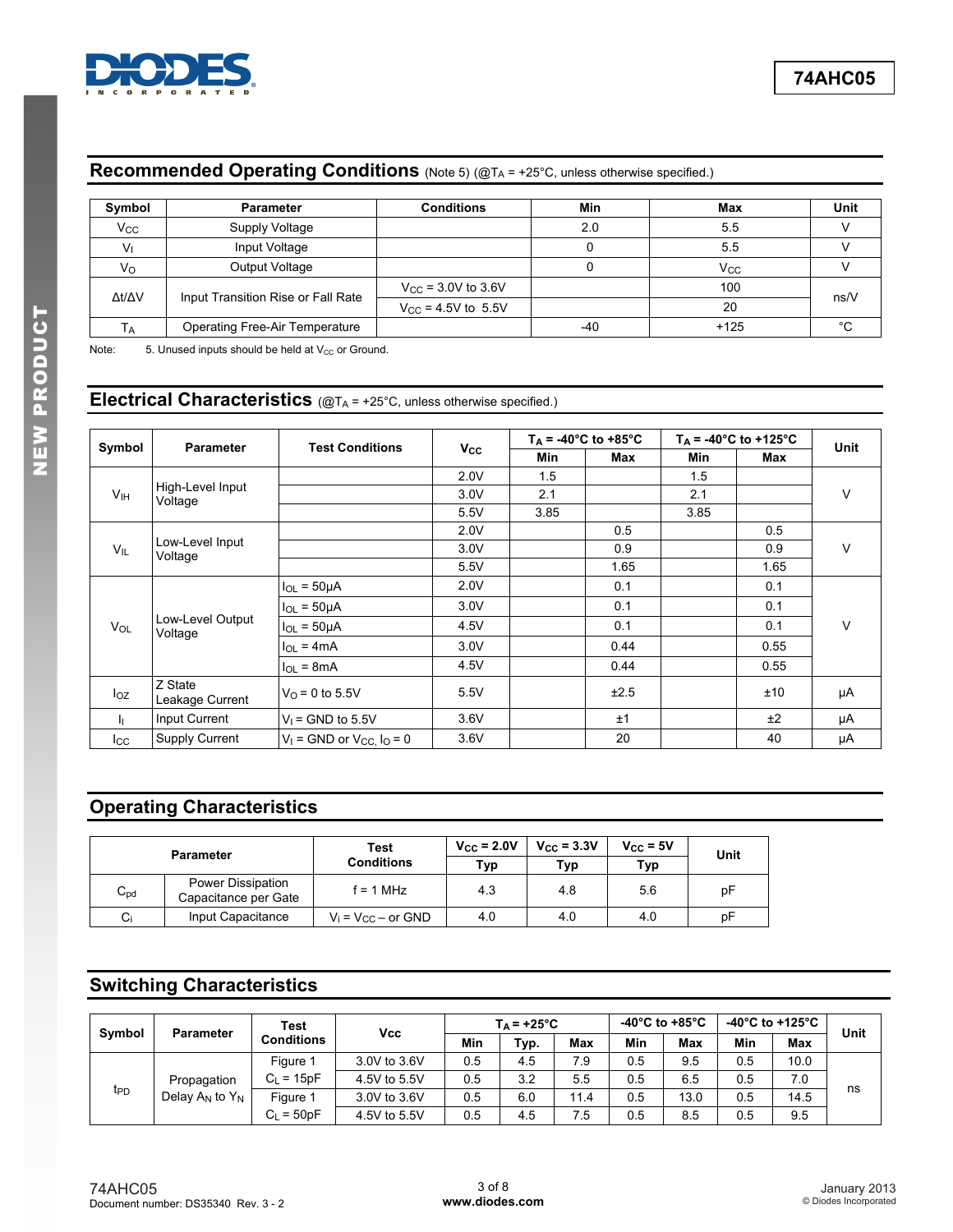

### **Parameter Measurement Information**



**Voltage Waveform Propagation Delay Times**

**Figure 1. Load Circuit and Voltage Waveforms**

Notes: A. Includes test lead and test apparatus capacitance.

- B. All pulses are supplied at pulse repetition rate ≤ 1 MHz.
- C. The inputs are measured one at a time with one transition per measurement.
- D. For the open drain device t<sub>PLZ</sub> and t<sub>PZL</sub> are the same as t<sub>PD</sub>.
- E. t<sub>PZL</sub> is measured at  $V_M$ .
- D. t<sub>PLZ</sub> is measured at V<sub>OL</sub> +V<sub>∆</sub>.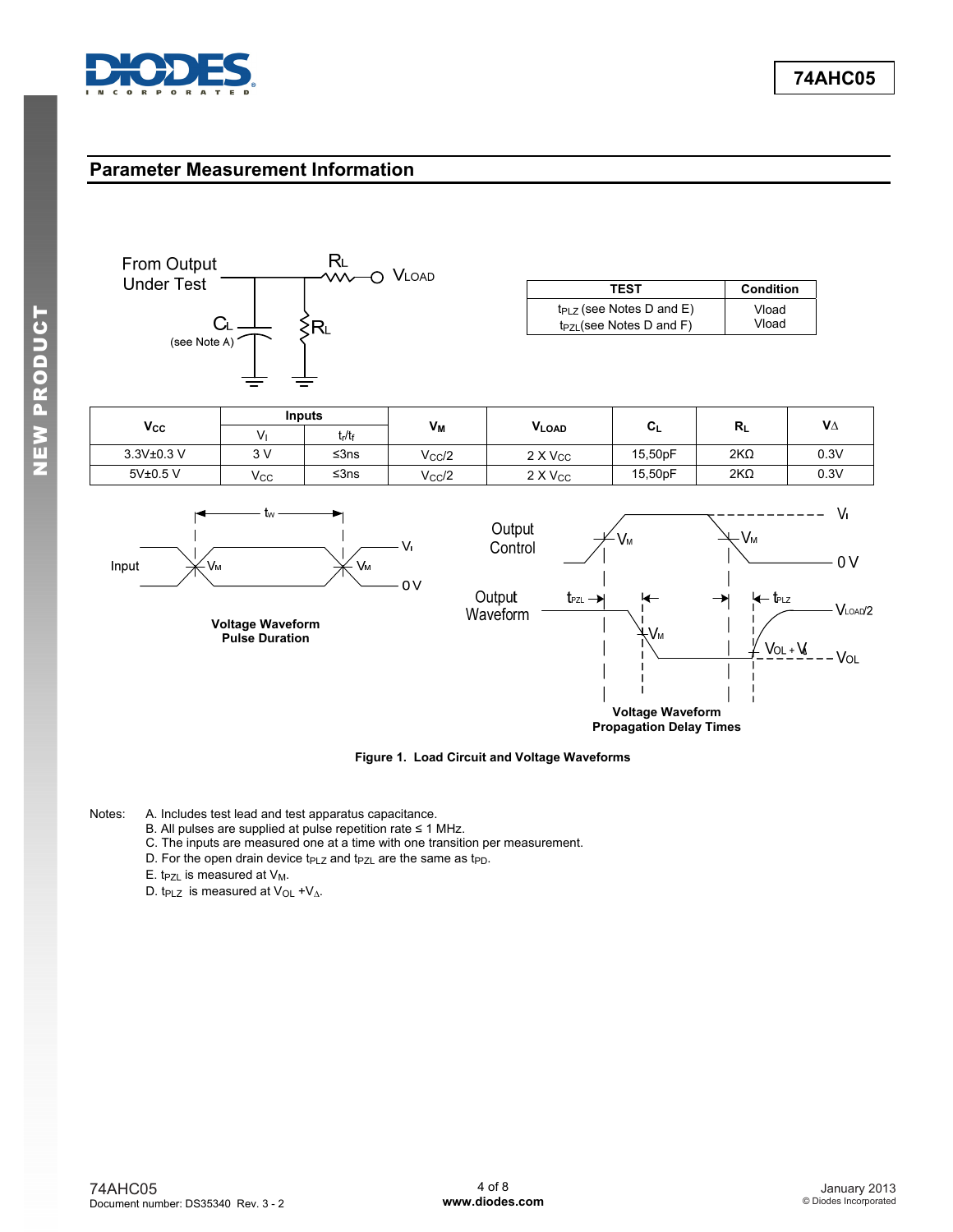<span id="page-4-0"></span>![](_page_4_Picture_0.jpeg)

## **Ordering Information**

![](_page_4_Figure_3.jpeg)

## **Marking Information**

**(1) SO-14, TSSOP-14** 

![](_page_4_Figure_6.jpeg)

74AHC05T14 TSSOP-14

 $\circledB$  $\Theta$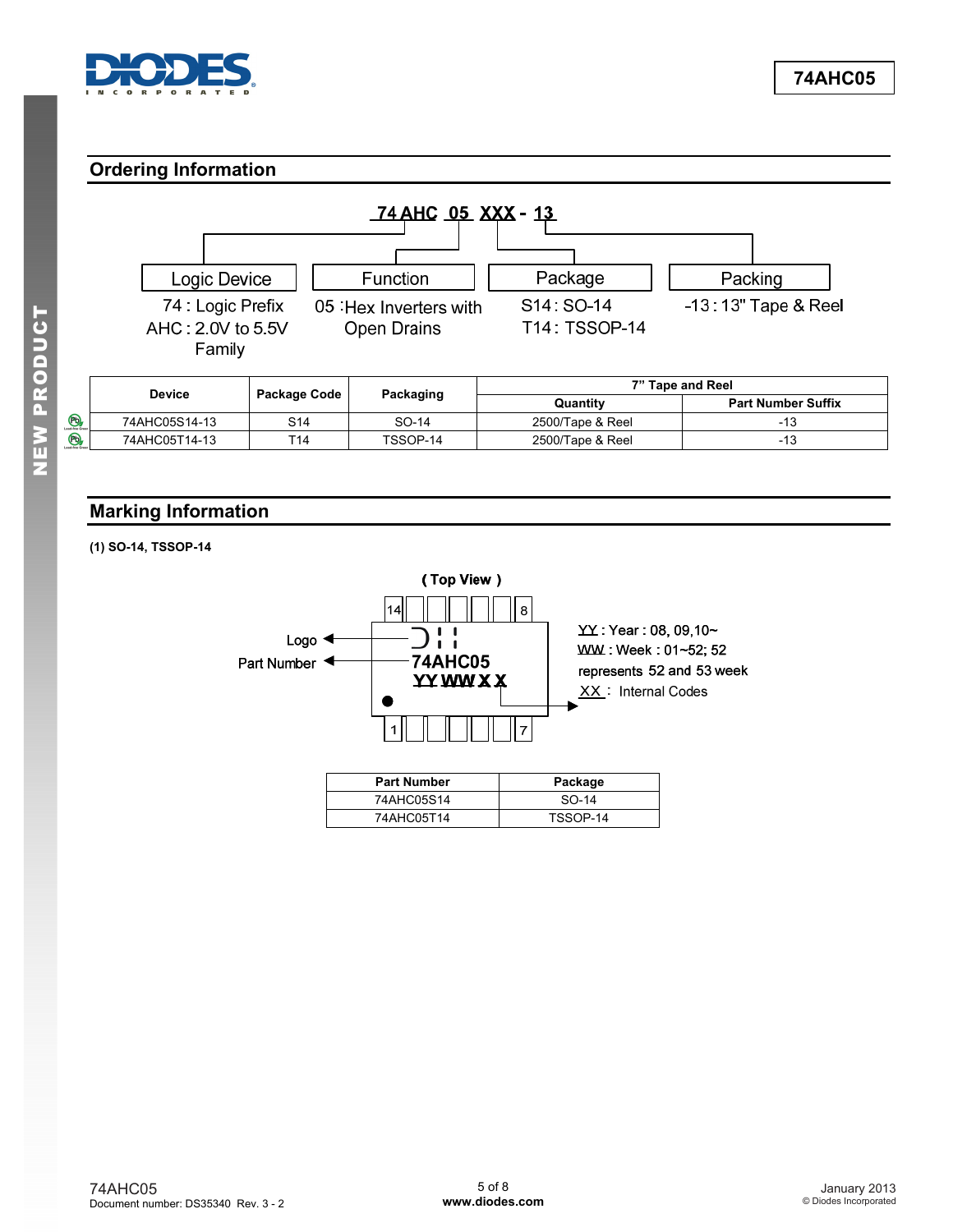![](_page_5_Picture_0.jpeg)

# Package Outline Dimensions (All dimensions in mm.)

Please see AP02002 at [http://www.diodes.com/datasheets/ap02002.pdf fo](http://www.diodes.com/datasheets/ap02002.pdf)r latest version.

#### **Package Type: SO-14**

![](_page_5_Figure_5.jpeg)

|                | SO-14                  |                        |  |  |  |
|----------------|------------------------|------------------------|--|--|--|
| Dim            | Min                    | Max                    |  |  |  |
| A              | 1.47                   | 1.73                   |  |  |  |
| A <sub>1</sub> | 0.10                   | 0.25                   |  |  |  |
| A <sub>2</sub> | $\overline{1}$ .45 Typ |                        |  |  |  |
| в              | 0.33                   | 0.51                   |  |  |  |
| D              | 8.53                   | 8.74                   |  |  |  |
| Е              | 3.80                   | 3.99                   |  |  |  |
| e              |                        | $\overline{1}$ .27 Typ |  |  |  |
| н              | 5.80                   | 6.20                   |  |  |  |
|                | 0.38                   | 1.27                   |  |  |  |
| A              | ∩°                     | R۰                     |  |  |  |
|                | Dimensions i           |                        |  |  |  |

#### **Package Type: TSSOP-14**

![](_page_5_Figure_8.jpeg)

|                | <b>TSSOP-14</b>  |             |  |  |  |
|----------------|------------------|-------------|--|--|--|
| Dim            | Max<br>Min       |             |  |  |  |
| а1             | $7^\circ$        | (4X)        |  |  |  |
| a2             | 0°               | $8^{\circ}$ |  |  |  |
| A              | 4.9              | 5.10        |  |  |  |
| в              | 4.30             | 4.50        |  |  |  |
| C              |                  | 1.2         |  |  |  |
| D              | 0.8              | 1.05        |  |  |  |
| F              |                  | 1.00 Typ    |  |  |  |
| F <sub>1</sub> | 0.45             | 0.75        |  |  |  |
| G              | $0.65$ Typ       |             |  |  |  |
| κ              | 0.19             | 0.30        |  |  |  |
|                | 6.40 Typ         |             |  |  |  |
|                | Dimensions in mm |             |  |  |  |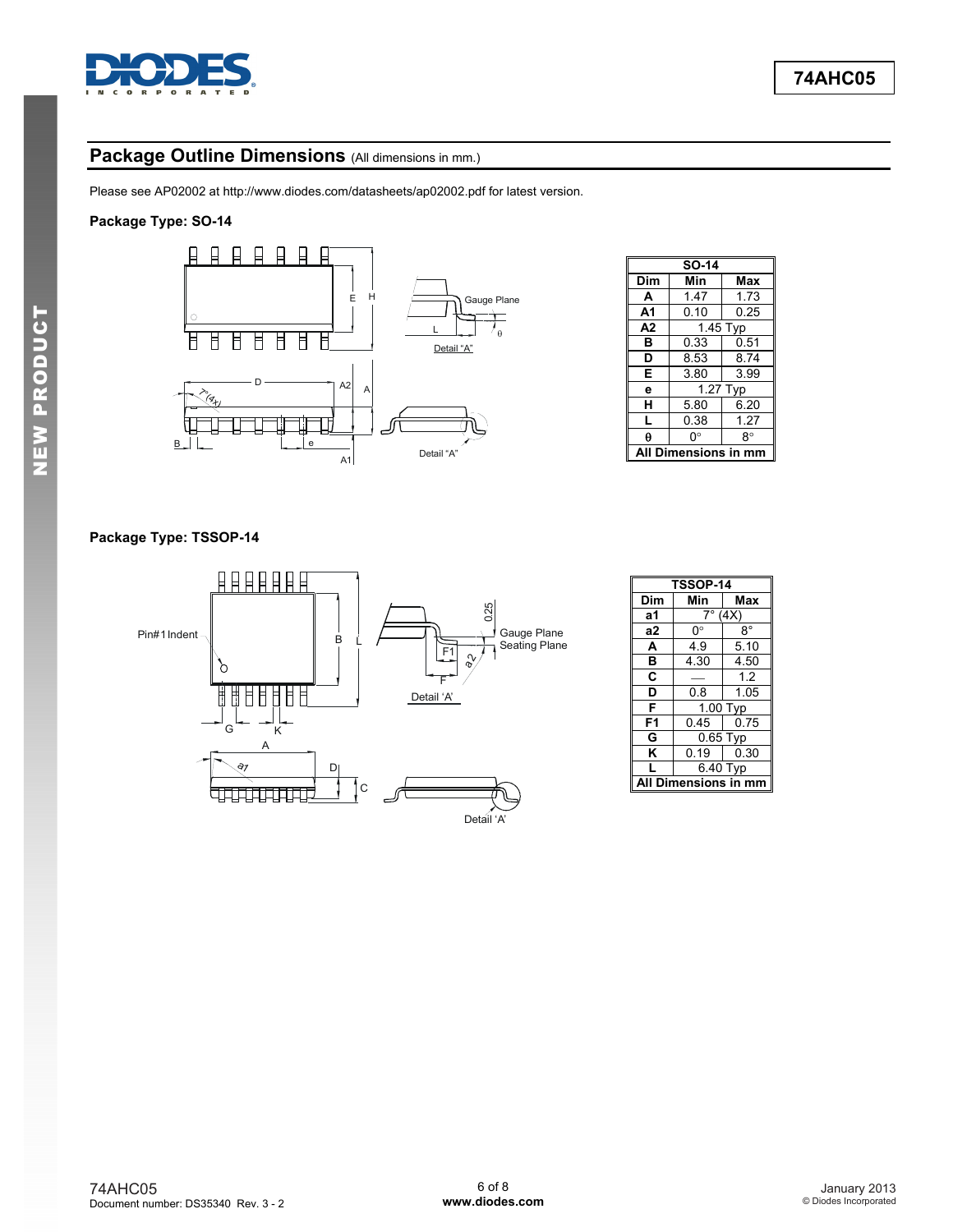![](_page_6_Picture_0.jpeg)

# **Suggested Pad Layout**

Please see AP02001 at [http://www.diodes.com/datasheets/ap02001.pdf fo](http://www.diodes.com/datasheets/ap02001.pdf)r the latest version.

#### **Package Type: SO-14**

![](_page_6_Figure_5.jpeg)

|    | Dimensions   Value (in mm) |
|----|----------------------------|
|    | 0.60                       |
|    | 1.50                       |
| C1 | 5.4                        |
|    | 197                        |

#### **Package Type: TSSOP-14**

![](_page_6_Figure_8.jpeg)

| <b>Dimensions</b> | Value (in mm) |
|-------------------|---------------|
|                   | 0.45          |
|                   | 1.45          |
| C1                | 5.9           |
| - : 2             | 0.65          |